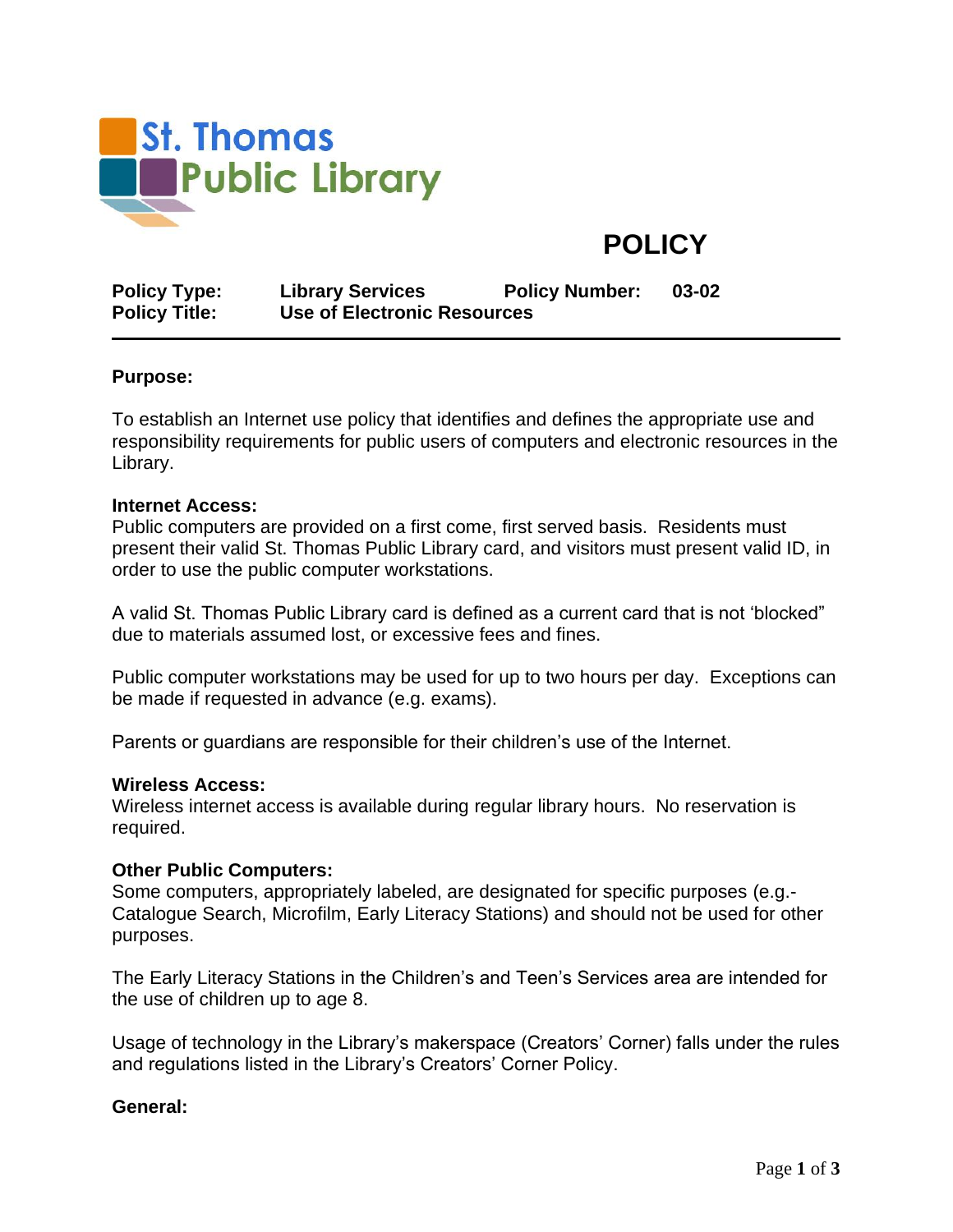St. Thomas Public Library is responsible only for its own website. Information and the user experience provided on other sites, whether linked to the St. Thomas Public Library site or not, are not the responsibility of St. Thomas Public Library.

Library staff will offer support only for Library provided hardware and software and will be guided by the Library's Policy on Intellectual Freedom. Staff will assist only in as much as their knowledge, skills, and time permit.

Software and hardware configurations are not to be changed, added, or altered by anyone other than Library staff.

Any user violating this policy or rules of the Library is subject to loss of access privileges along with any other actions deemed appropriate, up to and including criminal charges.

## **Legal:**

The St. Thomas Public Library public computer workstations are to be used in strict accordance with the rules herein and with all local, Provincial and Federal Acts, Statutes and Regulations.

Parents and caregivers are responsible for the actions of any children under their supervision. The staff of the Library does not monitor the use of, evaluate or censor the material that children access, or how they use it.

## Internet Content

The Library provides access to all content that is available on the Internet, and it does not utilize any content-filtering technology.

• St. Thomas Public Library (STPL) endorses the Statement on Intellectual Freedom as set out by the Canadian Library Association and echoed by the Canadian Federation of Library Associations. STPL also endorses the Ontario Library Association's Statement on Intellectual Freedom and the Intellectual Rights of the Individual and the Ontario Library Association statement on Children's Rights in the Public Library (1998)

The Library does not guarantee the accuracy, integrity, or quality of content on the Internet, and users may be exposed to content that is offensive, indecent, or objectionable. Users are responsible for evaluating the information found on the Internet, and it is the responsibility of parents or guardians to monitor and supervise their children's use of the Internet.

Use of Library resources for obscene, racist, illegal, or otherwise inappropriate purposes may result in suspension of privileges along with any other actions deemed appropriate, up to and including criminal charges.

St. Thomas Public Library will accept no liability in relation to material gathered, material created, damage done, or information lost as a result of accessing the Internet or using Library technology resources.